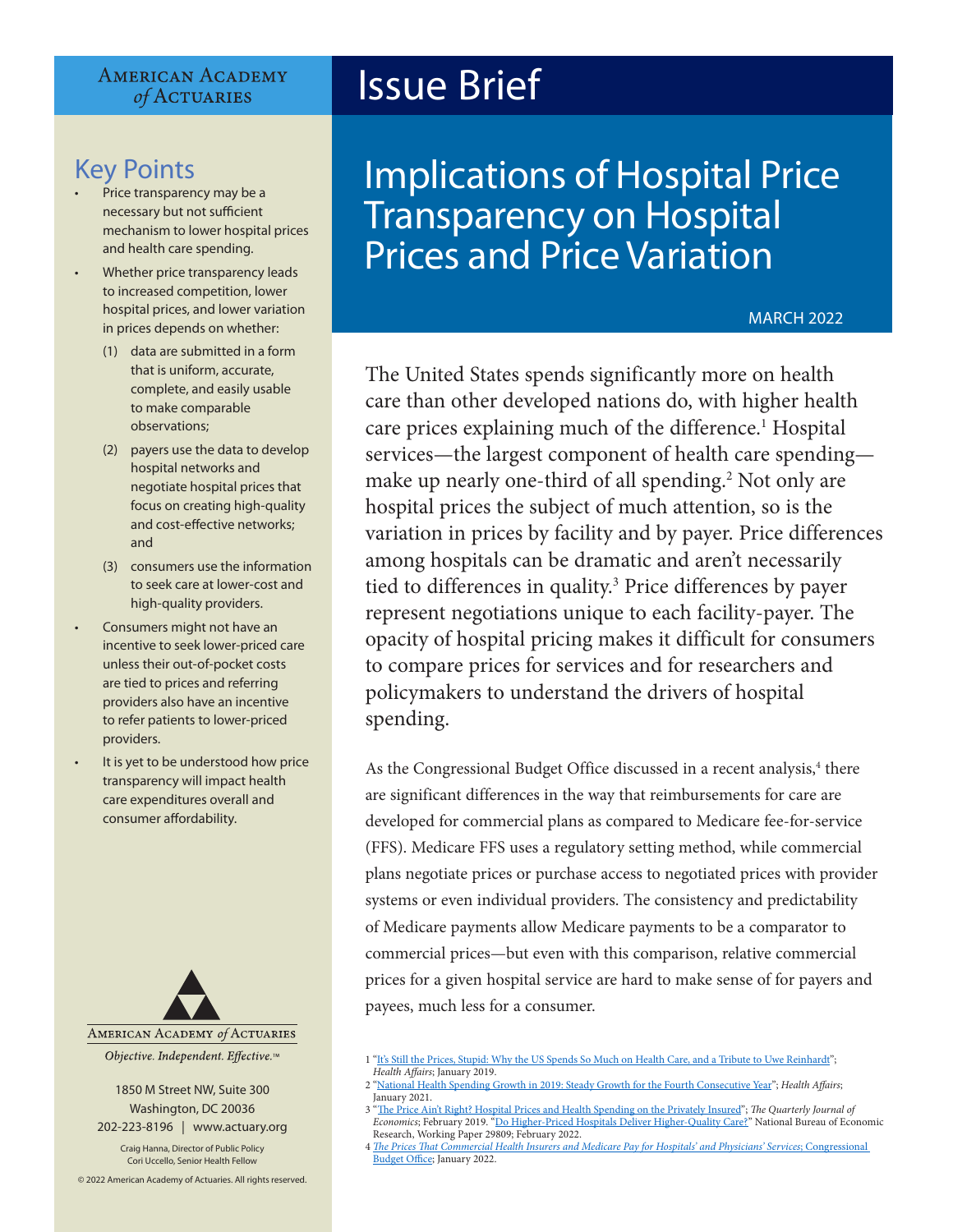The Centers for Medicare and Medicaid Services (CMS) issued regulations aimed at promoting transparency in health care pricing.<sup>5</sup> Beginning in January 2021, transparency in pricing regulations require hospitals to provide a list of prices, in both a comprehensive, machine-readable format and a consumer-friendly, "shoppable" format. Unless there are regulatory delays, beginning in July 2022, health plans will be required to disclose commercial contract terms with each provider for each service. In 2023, health plans will be required to provide cost estimation tools to consumers. The stated aims of these and other transparency measures are to empower consumers with information, support competition on the basis of price and quality, and provide unprecedented transparency to employers, providers and patients to drive down health care costs.

This issue brief offers perspectives on factors contributing to hospital pricing and price variation, discusses potential stakeholder uses and impacts of emerging transparency data, and offers an actuarial perspective on emerging transparency requirements. However, it is worth noting that all health care is local, and each market has a different combination of providers, payers, and population, as well as differences in regulation, economy, and care delivery mores.

## Background: What Are the Drivers of Hospital Prices and Price Variation?

Hospital prices sometimes seem arbitrary. Frequently, it is difficult for a consumer to know the negotiated price of a service until after a bill arrives, and often it can sometimes seem like there is no connection between billed amount and quality or effectiveness of the treatment received. Further, facilities are not generally incentivized to be transparent to each patient or hold costs for an individual down, because their customer—the patient—does not often bear the weight of the full price if they are insured.

For the uninsured or those who must pay for a significant amount of their care out-ofpocket (OOP), the prices may seem excessive. Hospital price variation is a problem, not only because of price differences, but because it adds to the confusing and complicated 5 *[Hospital Price Transparency](https://www.cms.gov/hospital-price-transparency)*, Centers for Medicare & Medicaid.

**Members of the Health Care Delivery Committee, which authored this issue brief, include Rebecca Owen, MAAA, FSA, FCA—***Chairperson***; Kenneth Avner, MAAA, FSA; Yolanda Banderas, MAAA, ASA; Kristi Bohn, MAAA, EA, FSA, MSPA; Timothy Caldwell, MAAA, FSA; April Choi, MAAA, FSA; Mick Diede, MAAA, FSA; Bradley Dirks, MAAA, ASA; Jacob Epp, MAAA, FSA; Jennifer Gerstorff, MAAA, FSA; Kyle Hall, MAAA, FSA; Casey Hammer, MAAA, FSA; Carl Hammer, MAAA, ASA; Matthew Judd, MAAA, ASA; Julia Lerche, MAAA, FSA; Yi-Ling Lin, MAAA, FSA; Shuaiqing Liu, MAAA, FSA; Robert G. Lynch, MAAA, ASA; Mitchell Momanyi, MAAA, FSA; Ankit Nanda, MAAA, ASA; Valerie F. Nelson, MAAA, FSA ; David Ogden, MAAA, FSA; Susan Pantely, MAAA, FSA; LeeAnna Parrott, MAAA, FSA; Alison Pool, MAAA, ASA; Daniel Pribe, MAAA, FSA; Joshua Reinstein, MAAA, FSA; Andrea Rome, MAAA, FSA ; Karan Rustagi, MAAA, FSA; Nilabh Sanat, MAAA, FSA, FCA; Colby Schaeffer, MAAA, ASA; Christopher Schmidt, MAAA, FSA; Kirsten Staveland, MAAA, ASA; Tammy Tomczyk, MAAA, FSA, FCA; Cori Uccello, MAAA, FSA, FCA; and Rina Vertes, MAAA, FSA.**

**Primary authors of this issue brief were Rebecca Owen, Mick Diede, Valerie F. Nelson, and Andrea Rome.**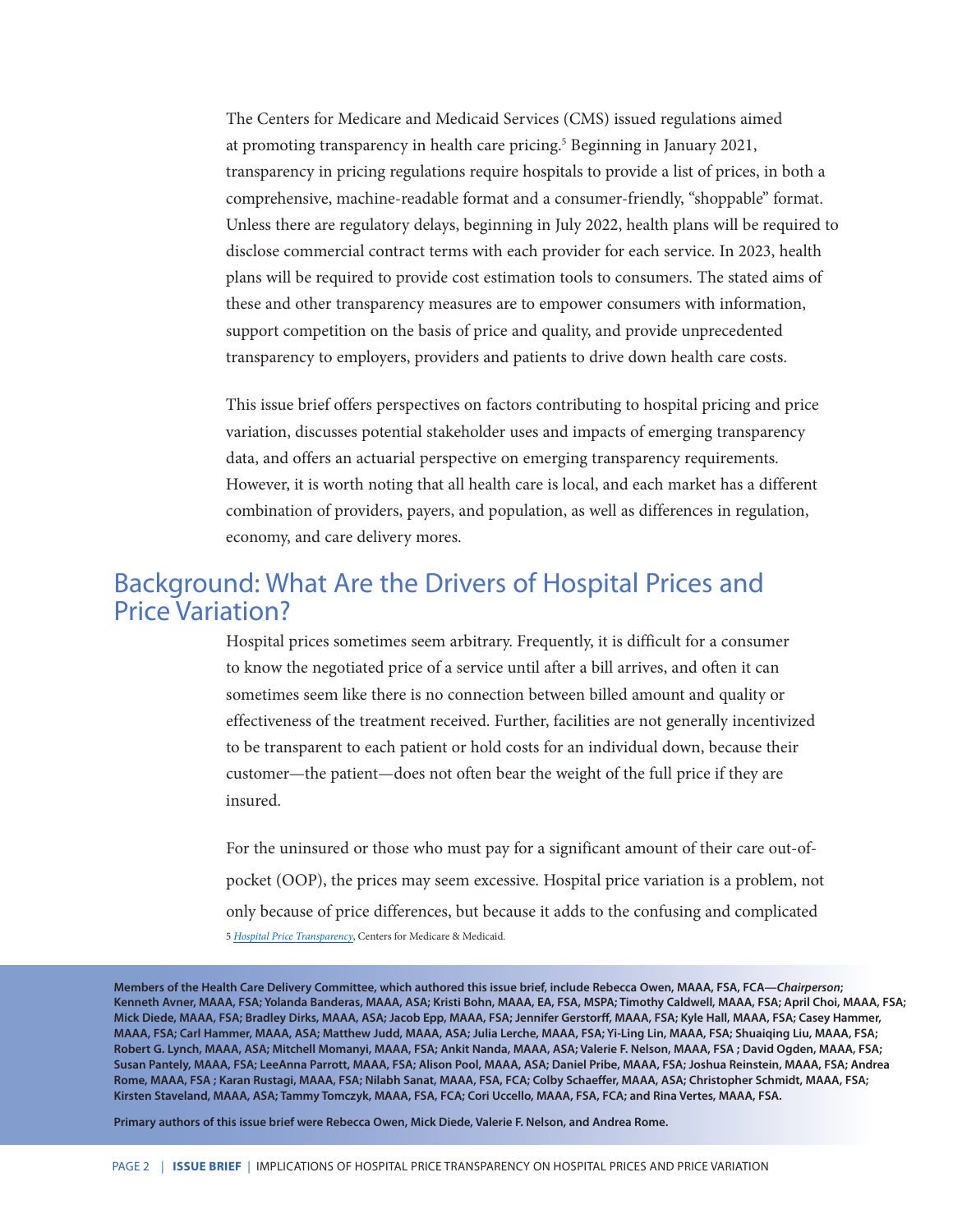nature of the U.S. health care system, and it obfuscates the true cost of care being provided. Payers hold their prices close, fearing competitive disadvantage. Hospitals negotiate with payers to set prices and are incentivized to maximize their price list going into negotiations. Further, consumers have no gauge on the appropriate price for hospital services. For consumers seeking value for shoppable services, it can be difficult because quality metrics, such as CMS Hospital Compare,<sup>6</sup> are not combined with negotiated pricing, and they have no way to make comparisons of value and quality based on the current pricing methods.

Policymakers have enacted laws requiring price transparency to help address these problems. Removing the secrecy of price negotiations might equalize prices across payers. It may bring down the prices of some "outlier" services and on the other hand, it may provoke increases in unit costs for providers who have previously been lower cost. It may provide more information for patients shopping for care. When coupled with quality data, it may establish the baseline for efficiency comparisons.

To provide a fuller context for price variations in hospitals, this issue brief provides information on the components of hospital prices and drivers of price variations.

## Components of Hospital Prices

First, there is a distinction to be made between prices and hospital expenses or input costs.

**Hospital Expenses** or **Input Costs**—how much it costs for a hospital to provide a service.

**Hospital Chargemaster**—the initial "list" price, established by the hospital before negotiations with payers. For uninsured patients, this is the "cash price."

**Hospital Price**—the allowed amount charged for a service. For commercial insurance products, the allowed price is often the chargemaster amount modified for a negotiated discount, but there are several other methods also used such as bundled payments or Diagnosis Related Groups (DRG)-based payments. The negotiated price is sometimes expressed as a multiple of the Medicare price. CMS establishes Medicare FFS prices each year.

**Payer Price**—the portion of the hospital price covered by a third-party payer after patient cost-sharing requirements. This may be paid by a private insurance company, Medicare, Medicaid, etc.

6 [CMS Hospital Compare;](https://www.medicare.gov/care-compare/?providerType=Hospital&redirect=true) Centers for Medicare & Medicaid Services.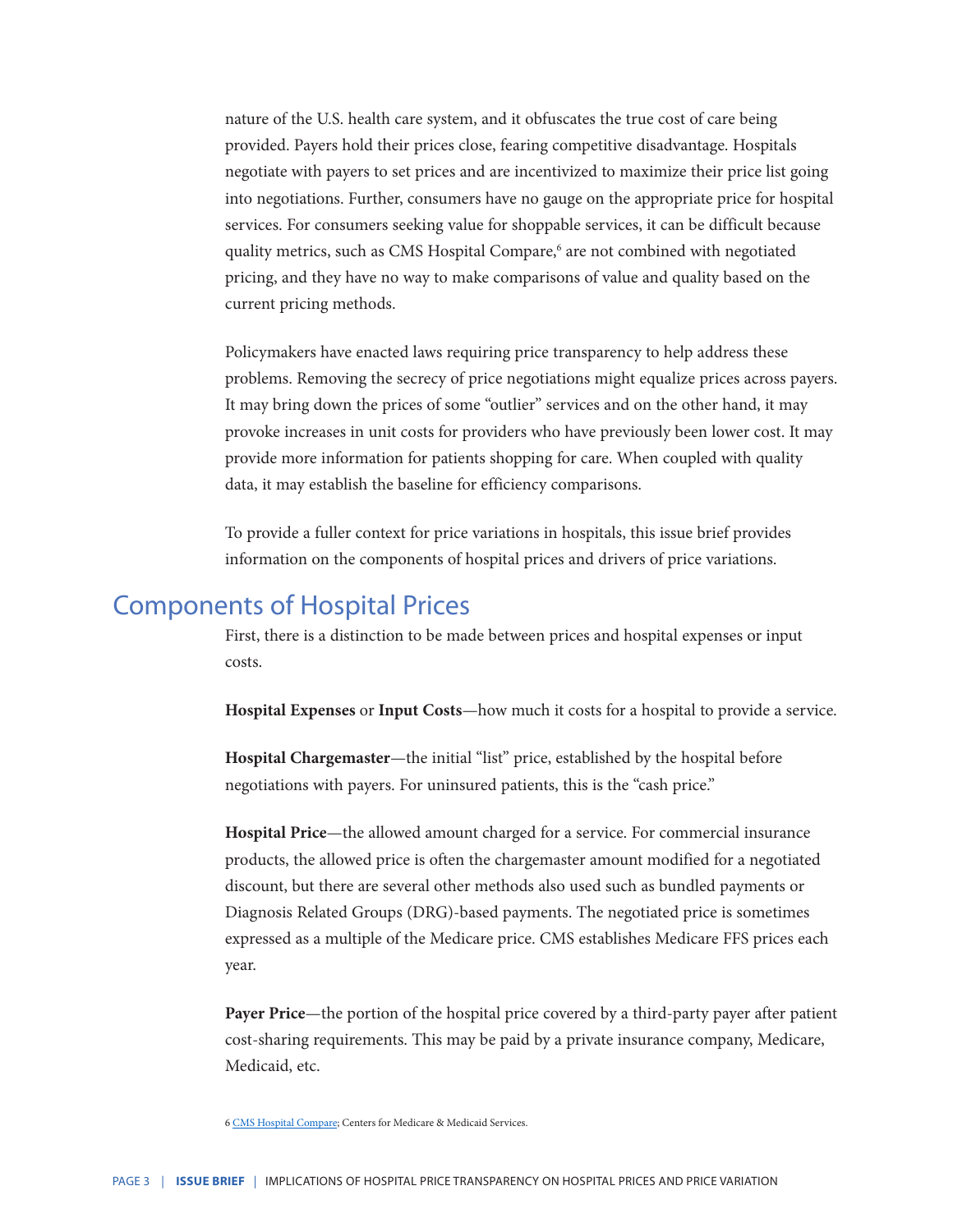**Patient Price** or **Out-of-Pocket Costs**—the portion of the hospital price covered by patient cost-sharing (i.e., deductibles, coinsurance, copays).

## Variation in Hospital Input Costs

In theory, hospital prices should be a function of hospital input costs for a given service. In practice for commercially insured contracts, however, the chargemaster prices may bear little relation to the costs of performing the service. Insurers negotiate discounts from these chargemaster prices. The correlation between hospital input costs for a service and the hospital price (i.e., allowed charge) for that service is unknown. Nevertheless, hospital input costs drive hospital revenue and profit targets. Therefore, it is helpful to examine the drivers of hospital input costs within the hospital setting.

Cost variation in medical facilities is driven by numerous components, which can be attributed to either hospital decisions, patient characteristics, or market influences. Below is a list of factors that may impact hospital cost of care:

#### **Hospital Decisions**

**Service Mix.** The average cost of care may vary depending on the mix and intensity of services offered. Whereas some hospitals may offer basic services for certain conditions, others may offer a greater intensity of care, or a higher expertise of care for similar conditions or procedures. Some hospitals may opt for the latest technology and most expensive equipment. The breadth of services is also a factor. A 2019 study indicated that hospitals that specialize in specific services can provide better cost efficiency than hospitals that provide a broad range of services.7

**Cost Structure.** All hospitals must make decisions about budget. This includes an evaluation of services that are making and losing money, and how to subsidize essential services that may not be profitable. In addition, facility fees, physician fees, supplies, room costs, etc., are all considered and either bundled into the cost of services, or billed separately. Finally, depending on risk-sharing arrangements, hospitals consider gains or losses from these variable arrangements. These decisions about how to charge for costs and subsidize care led to variations in pricing between hospitals. A study examining hospital costs for over 3,000 facilities in the U.S. found that nearly half of hospital expenses are considered overhead and are not connected with a specific service. The other half is almost evenly split between labor costs and non-labor costs of services.8

7 "[Service mix, market competition, and cost efficiency: A longitudinal study of U.S. hospitals](https://doi.org/10.1002/joom.1050)"; *Journal of Operations Management*; July 2019. 8 "[Hospital Cost Structure and the Implications on Cost Management During COVID-19"](https://www.ncbi.nlm.nih.gov/pmc/articles/PMC7326305/); *Journal of General Internal Medicine;* September 2020.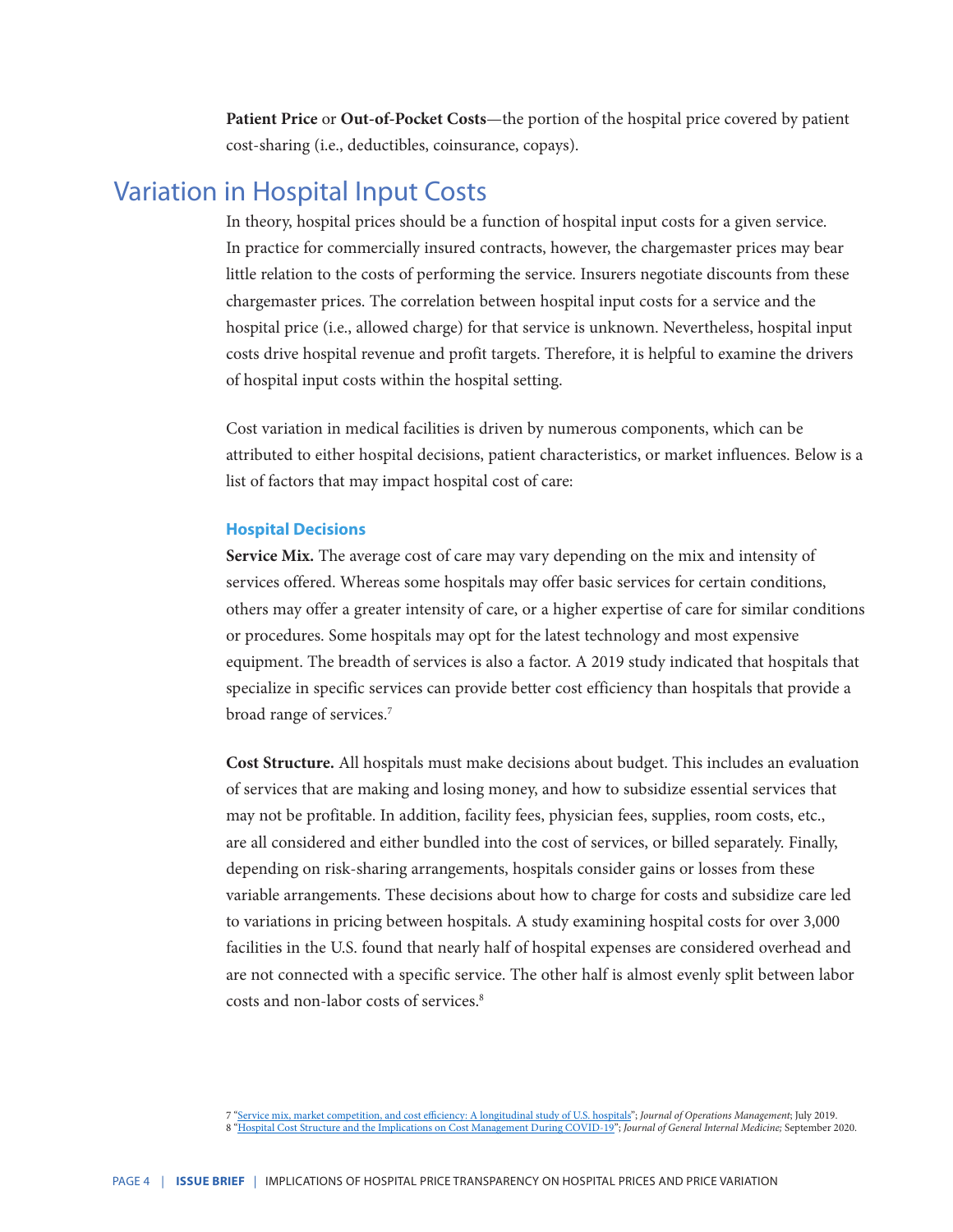#### **Patient Characteristics**

**Patient Risk Mix.** Some hospitals may treat patients with more complex conditions, comorbidities, or additional determinants of health that may require additional care. All else being equal, treating high-risk patients could lead to greater input costs than the same services for a lower-risk patient.<sup>9</sup> Compounding this, the underlying conditions of the patient population, and even the community determinants of health that impact the hospital itself, have a large impact on costs to treat the patients.

**Payer Mix.** Insurance coverage of the patient population has an impact on hospital revenues and subsequent prices. In hospitals where most patients are covered under Medicare or Medicaid, hospital revenues are limited by what those programs will reimburse for services. In hospitals where patients are primarily covered by private insurance, the facilities have more leverage in price-setting. Hospitals often attempt to balance these multiple revenue streams. Hospitals also have incentive to attract privately insured patients, who bring higher revenue, through increased marketing and specialty care centers. Although there is significant research into the relationship between payer mix and hospital unit costs, the correlation remains unclear.

**Uncompensated Care.** The percentage of patients who leave some or all of their hospital bill unpaid varies by hospital and by the portion of the care that is not covered by a thirdparty payer. Public funds reimburse providers for a substantial portion of uncompensated care.<sup>10</sup> Each facility writes off the remaining uncompensated care but will typically adjust prices to cover the shortfall. The Kaiser Family Foundation estimates that public dollars cover nearly 80% of this amount, leaving a small portion that must be covered by private sources. Of this, some is covered by philanthropic organizations or provider charity, and the remainder may get shifted in the form of higher prices. Whether this shifting occurs is an unresolved question.<sup>11</sup>

#### **Market Influences**

**Payer Contracting Market Dynamics.** In markets where one large hospital system attracts the majority of its residents, that hospital system has greater leverage with insurers and other payers when negotiating contracted rates. The opposite is generally true in markets with one or two insurance options and many hospital choices (although a caveat is "must-have" hospitals in saturated markets that can also negotiate higher prices). To gain volume, hospitals have an interest in remaining "in-network" for a large insurance carrier and will typically accept lower compensation. These negotiations are different with each insurance carrier. The Health Care Cost Institute (HCCI) performed

<sup>9</sup> ["The extra cost of comorbidity: multiple illnesses and the economic burden of non-communicable diseases](https://www.ncbi.nlm.nih.gov/pmc/articles/PMC5723100/)"; *BMC Medicine;*  December 2017.

<sup>10 &</sup>quot;<u>Sources of Payment for Uncompensated Care for the Uninsured</u>"; Kaiser Family Foundation; April 6, 2021.<br>11 "The extra cost of comorbidity: multiple illnesses and the economic burden of non-communicable diseases." Op.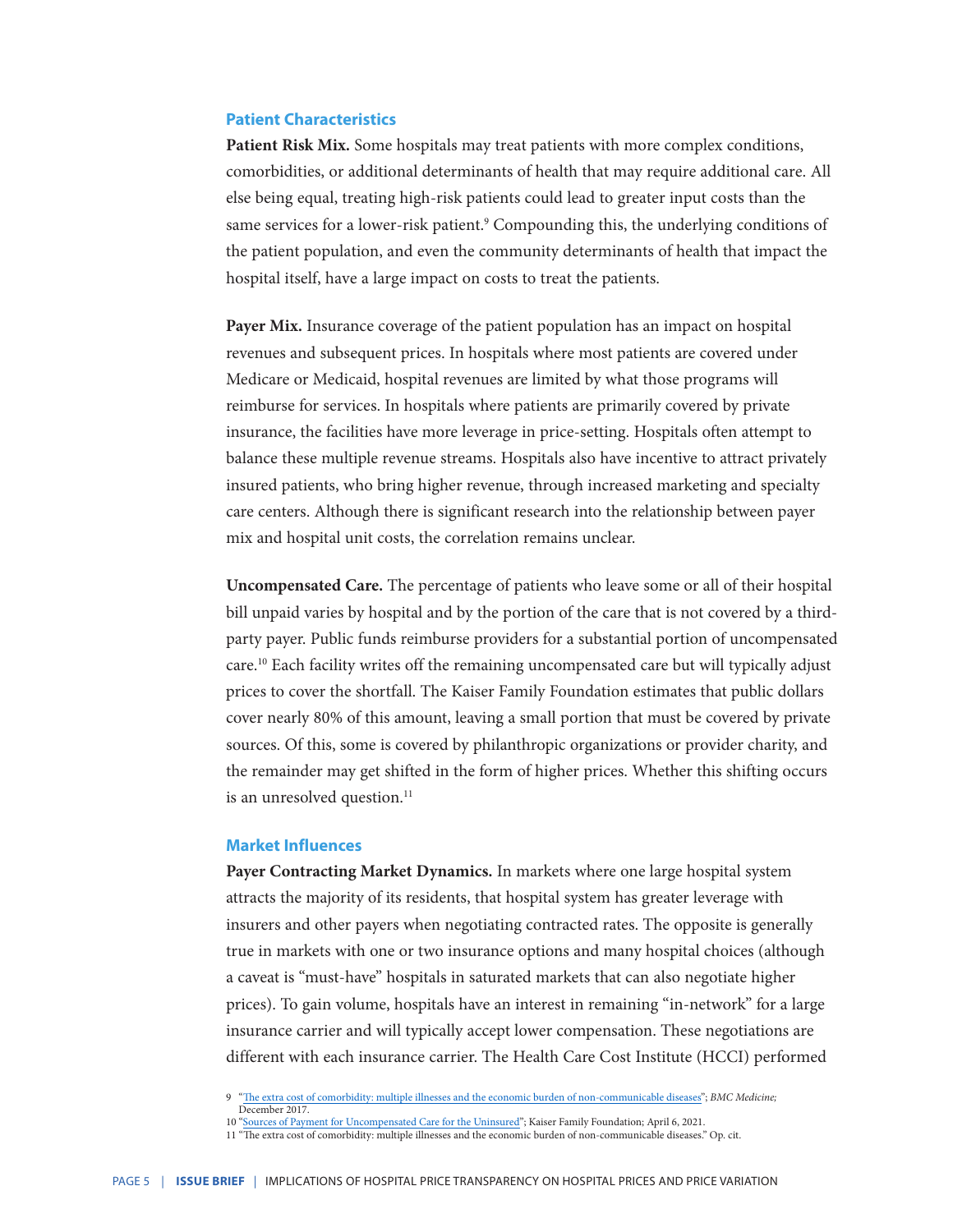a study looking at market concentrations of hospital networks and concluded that most markets were becoming increasingly monopolistic from 2015 to 2019. Further, more concentrated markets are correlated with higher hospital prices.12

**Cost of Equipment and Labor.** The cost of paying physicians, purchasing medical equipment, and even the basics of keeping the lights on will vary by location and market. Cost of labor is a function of cost of living, cost of education for physicians and other medical professionals, and the availability of medical professionals to staff the facility. This includes primary contracting partners, who may either be employed by hospitals, or remain independent. Regarding equipment costs, it is incumbent upon each hospital to determine what equipment is necessary, and how frequently it should be replaced or updated. Plentiful, or even redundant equipment may increase utilization, which FFS-based institutions may welcome. Further, new and innovative equipment may entice high-profile specialists to a facility but add to the costs that must be covered. In addition, frequent innovations and changes in medical device costs add to the bill and are typically outside of hospital control.

All of the above factors may lead to significantly different input costs for the same medical service at different hospitals. Higher-priced hospitals could have higher input prices. Nevertheless, even after controlling for patient mix, market power contributes to hospital price variation.<sup>13</sup>

Beyond understanding the differences, it is important to connect hospital prices back to the reality of input costs. A 2016 study at the University of Utah Health measured the marginal input cost of care for labor, facilities, and supplies, and the variability in input cost for the same procedure and different patients. The result led to greater transparency in input cost among the medical staff, and an understanding of care efficiency that led to better outcomes.<sup>14</sup> In implementing transparency initiatives, it is important to examine both prices and the underlying input costs for a more accurate consumer measuring stick.

By identifying the components of hospital prices and listing the potential sources of variance in price between hospitals, it is clear how complex the issue of hospital prices has become. The next section explores the implications of transparency.

<sup>12</sup> *Hospital Market Concentration*; Health Care Cost Institute.

<sup>13 &</sup>quot;The Price Ain't Right?" Op. cit.

<sup>14 &</sup>quot;Implementation of a Value-Driven Outcomes Program to Identify High Variability in Clinical Costs and Outcomes and Association With<br>[Reduced Cost and Improved Quality](https://pubmed.ncbi.nlm.nih.gov/27623461/)"; Journal of the American Medical Association; Septem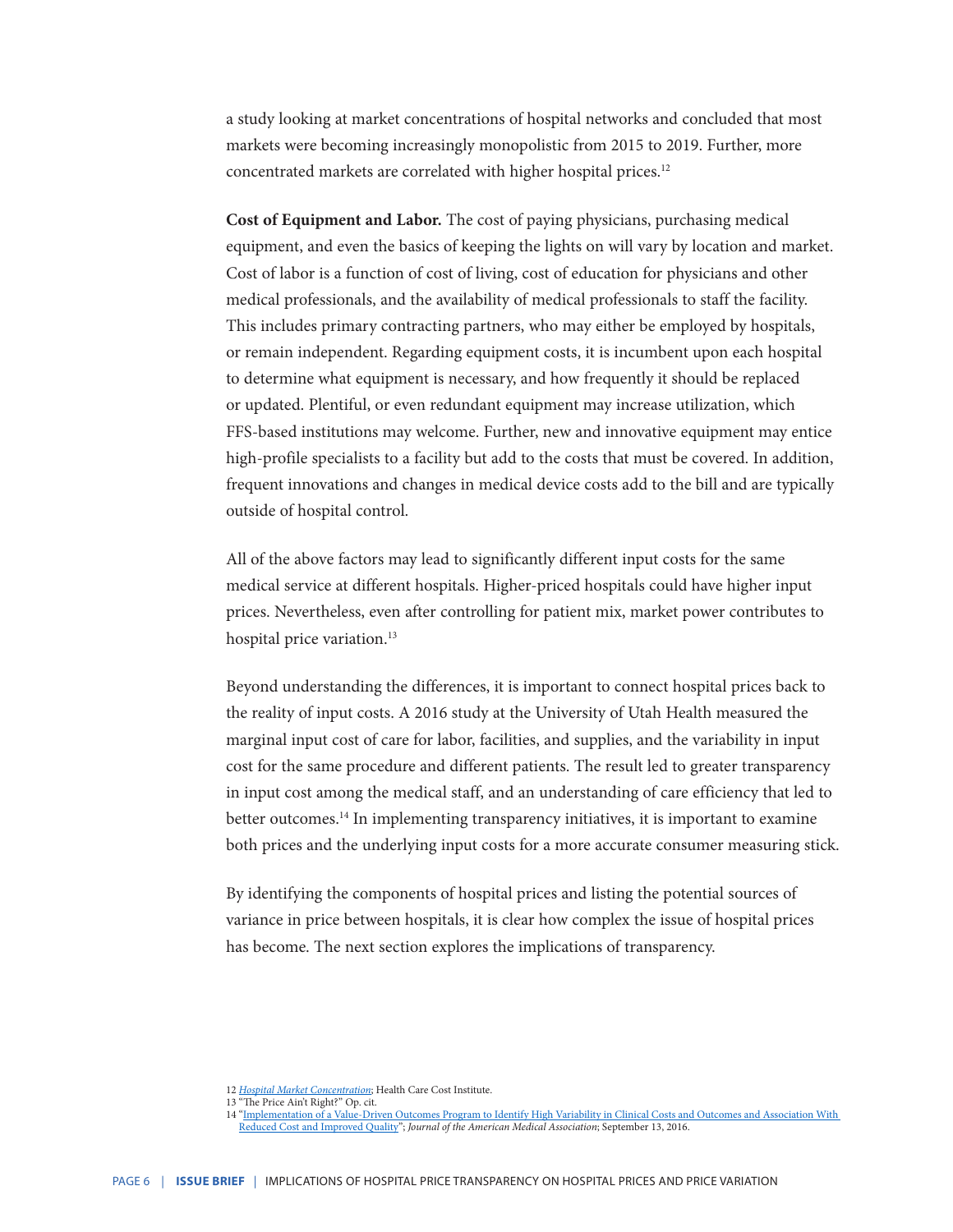## Implications of Increased Price Transparency for Hospitals, Payers, Consumers, and Others

The implementation of the "Hospital Price Transparency"15 rules could greatly expand stakeholder visibility into unit prices. In theory, pricing agreements will be visible for each facility and each contracted payer at the service category level. This section explores potential implications of hospital pricing transparency for various stakeholders.

#### **Implications for Hospitals**

Hospital systems may not welcome increased scrutiny of cash and negotiated pricing, fearing that high-cost outliers are more likely to receive scrutiny than market-leading prices. There may be concerns that templates into which pricing is collapsed provide an incomplete or biased picture. The effort required to develop and maintain pricing files is not insignificant, nor does it inherently improve patient care. Because the requirement is to report negotiated prices rather than input costs, the exercise of reporting is not likely to surface opportunities to control care delivery or administrative *costs*—which, at a macro level, are a key driver of hospital pricing. On the other hand, this requirement may encourage hospitals to examine their input costs more closely to control subsequent pricing.

Increased price transparency can impact hospitals in many ways. In contemplating potential reactions, it is important to note that hospitals require both cash flow and operating margin to remain solvent and fund investments. Pricing is an important lever available to impact operating margin. As noted earlier, each hospital has a unique combination of competitive environment, cost structure, service mix, patient mix, payer contracts, uncompensated care, and reputation. While not formulaic, these factors almost certainly affect pricing.

With this backdrop, increased scrutiny of high outlier prices could lead to meaningful price reductions for those services. Cash price reductions might occur voluntarily, while contracted price changes will more likely result from negotiation. To preserve revenue, hospitals may seek to increase prices for services that are low relative to market. Hospitals may also look to increase prices in cases where payers are seen to be more generous with competitor hospitals.

<sup>15</sup> [Hospital Price Transparency;](https://www.cms.gov/hospital-price-transparency) Centers for Medicare & Medicaid Services. [Transparency in Coverage](https://www.cms.gov/healthplan-price-transparency); Centers for Medicare & Medicaid Services.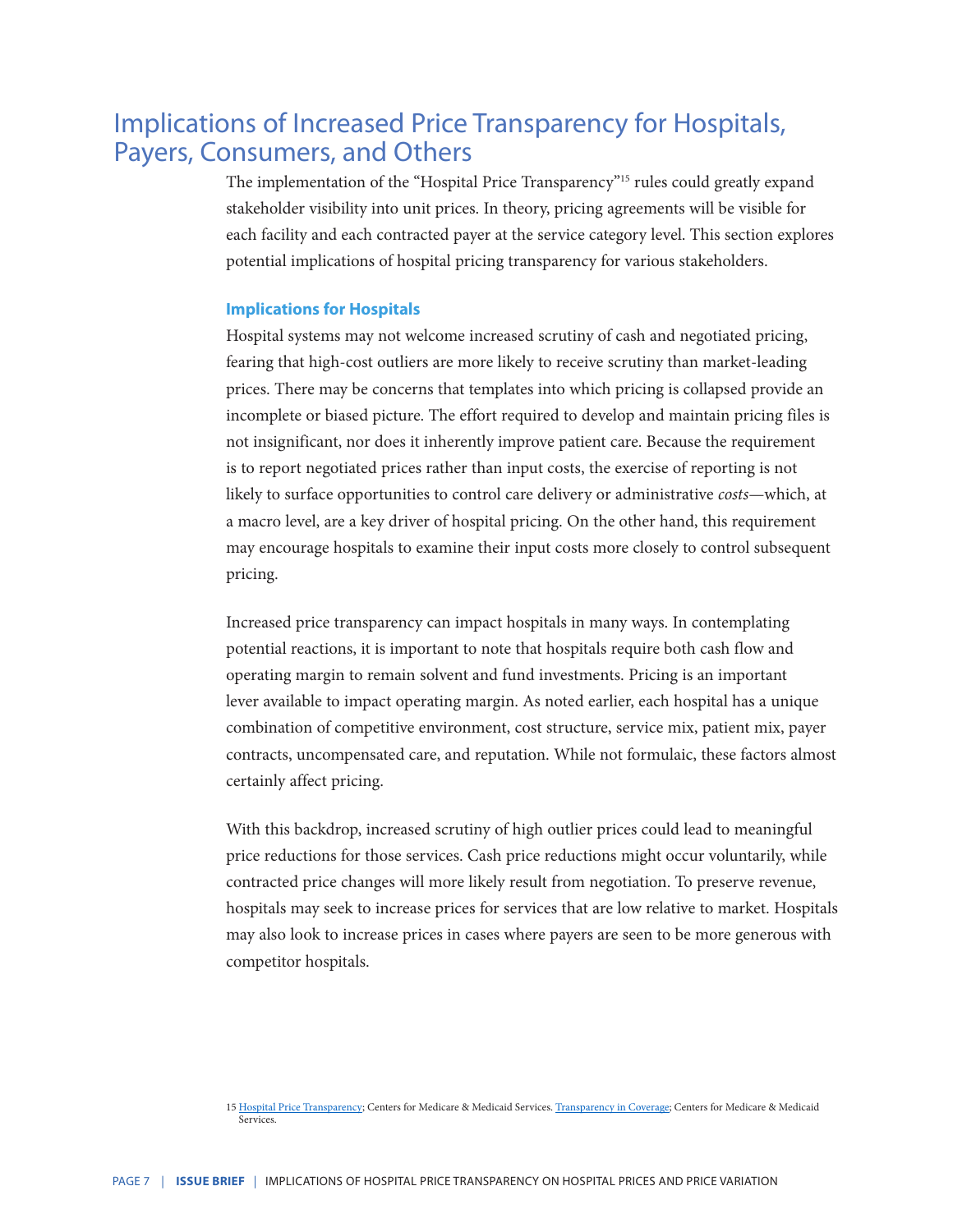#### **Implications for Payers**

As is true of hospital systems, developing and maintaining the required databases will be labor-intensive. Health plans are unlikely to learn much about their own cost structure or contracts from the compilation effort, though intelligence on contracts between providers and other health plans may be of use in negotiations.

Price transparency data are likely to be a meaningful factor in payer-provider negotiations, at least in competitive markets. Payers will look to improve pricing on high-cost outliers, or where competitors appear to have achieved lower overall unit prices. As noted above, payers with favorable contracts might also experience upward pressure on future contracted rates.

It is unclear whether or how much transparency will shift the balance of power in negotiations. Payers with significant market share generally have more leverage, while hospitals with highly valued capabilities or with few competitors may not be motivated to negotiate. Payors might also expect scrutiny of contracting from large plan sponsor customers. Reference pricing for payers and plan sponsors may be adopted more frequently.16

Overall, it seems likely that scrutiny over price variation will lead to less price variation in the future. Facilities with high-cost outlier prices are likely to come down, while lowestin-market prices may tend to rise. The overall impact on price or cost is less clear.

#### **Implications for Consumers**

Absent other incentives, increasing availability of data on hospital prices is unlikely to affect consumer behavior to a meaningful degree.<sup>17</sup> This information is not widely publicized, unwieldy in size, and difficult for most consumers to navigate—although post-disclosure, some companies may seek to build tools for consumers. Even with the more robust cost estimation tools that will be available in 2023, consumers may not use price information to seek lower-priced care.

The potential for transparency tools to change consumer behavior seems greatest for nonemergent care often performed in an outpatient setting or for care that could be widely viewed as a commodity. Consumers may be less open to shopping for high severity or life-threatening procedures.

<sup>16</sup> Under reference pricing, the employer or insurer establishes its maximum contribution toward payment for a service, product, or episode of care, typically selecting some midpoint in the distribution of prices in each local market. Employees retain the ability to select their own physician and facility and, if they use one charging less than the reference payment limit, receive full coverage after satisfying their customary copayment provisions. If they select a facility charging above the reference level, however, they pay the difference between that level and the price charged. Reference pricing has been applied to procedures (for example, joint replacement and colonoscopy) and to components of care (such as laboratory and imaging tests). It derives from initiatives in Europe, where some public payers limit reim-

bursement for each drug to the lowest price charged for any drug within its therapeutic class.<br>17 ["Americans Support Price Shopping for Health Care, But Few Actually Seek Out Price Information"](https://www.healthaffairs.org/doi/10.1377/hlthaff.2016.1471); Health Affairs; August 2017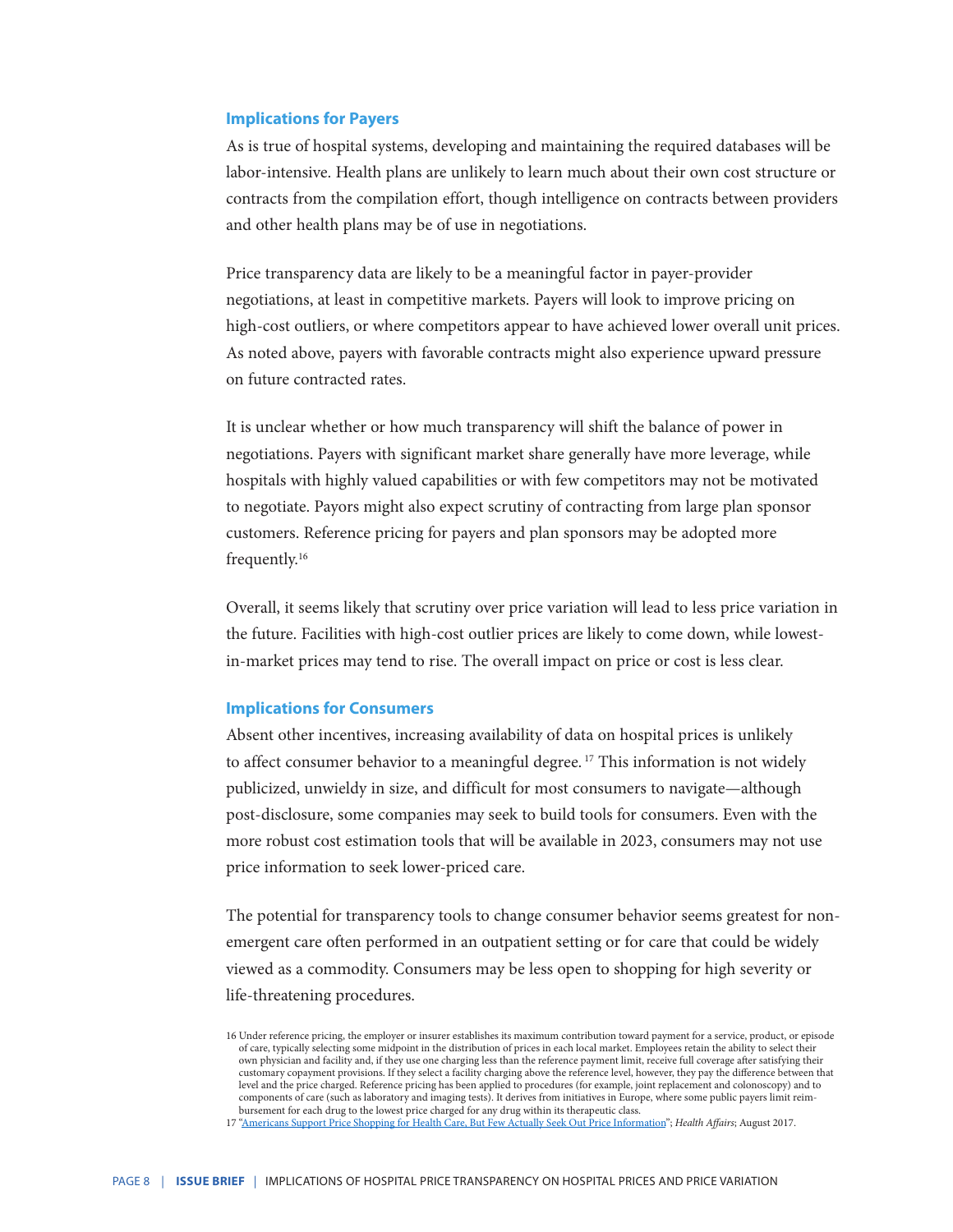Inpatient stays are increasingly reserved for high-intensity events. Whether expecting a newborn or treating cancer, patient concern is often focused on ensuring the best outcome. The recommendation of the doctor, perceived quality of the facility, proximity, prior use of a facility, and inclusion as an in-network option (where insurance coverage exists) might matter more to a consumer than the overall price. As well, the hospital price is a meaningful but not complete part of the total cost of care dilemma. Costs for pre- and post- care not to mention surgeons, anesthesiologist, lab work, etc., confound efforts to understand overall consumer costs.

Consumers are less likely than policymakers to care deeply about prices of all health care services. Instead, interest in "cost" increases when they need medical treatment, and that interest tends to be focused on the specific care they need.

More fundamentally, a consumer is more likely to be focused on understanding their exposure to OOP costs, not the total medical bill. This interest will be better met by the OOP tool expected to be available by 2023. Using this tool, consumers will gain access to negotiated prices and OOP costs for the 500 most shoppable services, as specified by regulation. But there are likely to be challenges.

For other than simple care, it is difficult to predict in advance the precise set of services that will actually be performed. Even when the course of treatment is known, there may be little or no variation in OOP costs when comparing multiple facilities if the benefit plan has costs expressed as fixed dollar amounts, or the OOP limit is expected to be met under each alternative.

Interest in pricing and use of new tools to shop for care are likely to vary based on a consumer's specific circumstances. Consumers without any coverage will generally be the most price-sensitive, although care is essentially unaffordable for many Americans absent coverage. Consumers with a high-deductible health plans (HDHPs), which have a significant upfront deductible that applies to almost all services, are very price-sensitive and may be avid users of new transparency tools. Conversely, consumers with chronic conditions may not be particularly price-sensitive, fully expecting to reach OOP limits regardless of provider choice.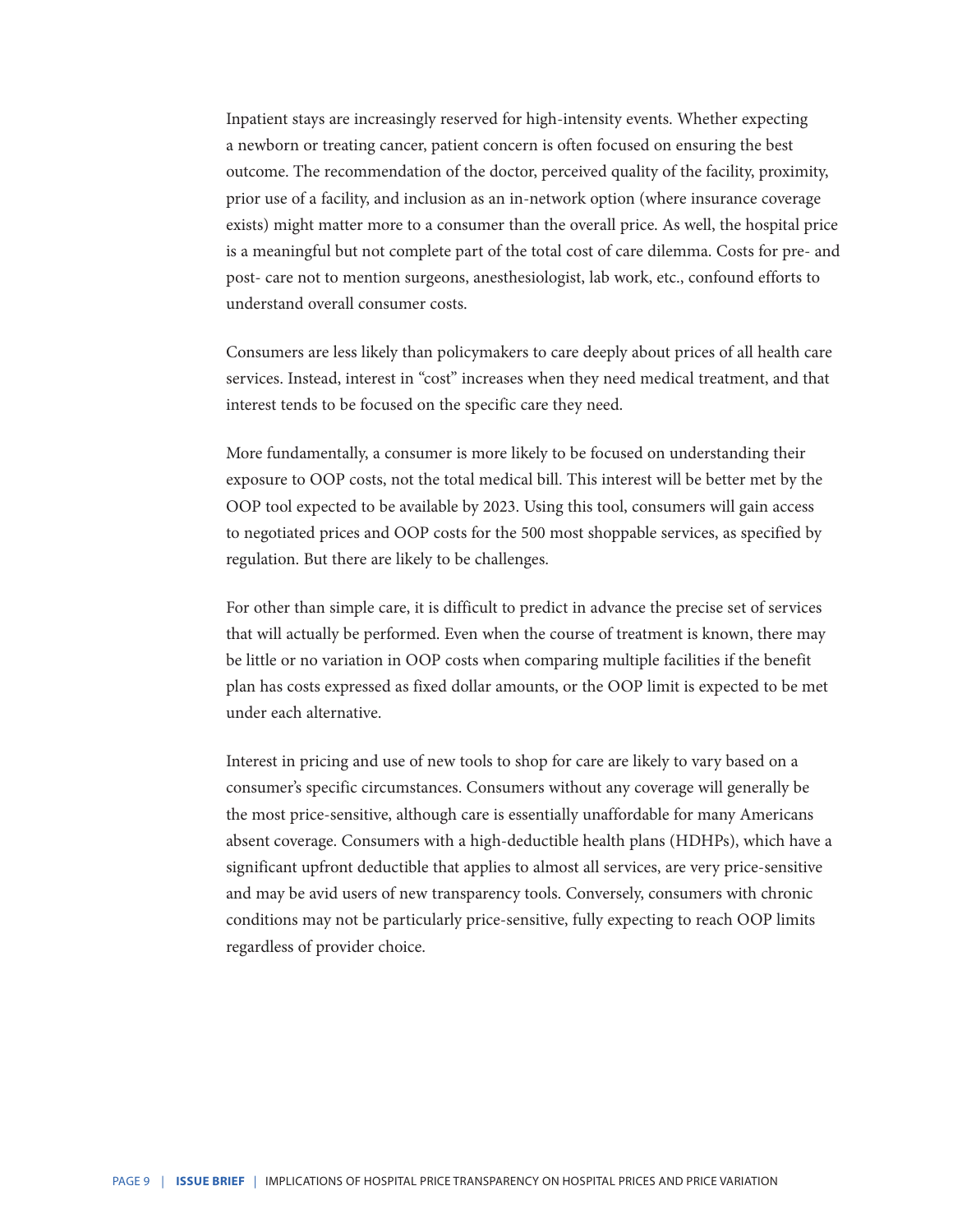#### **Other Implications**

Variation in pricing might be viewed as a symptom of other key issues like the unaffordability of health care for many Americans, the tendency for costs to increase more rapidly than inflation or increases in anti-competitive markets. The greater availability of price data facilitates the evaluation of these larger issues by researchers, including actuaries, and can lead to action by policymakers and regulators. Increased transparency promotes closer monitoring of price changes and variation along with correlation to the overall health care spend. Researchers can also further study the relationship of price and price changes to market competition. Ultimately, policymakers and regulators will need to consider whether transparency is leading to a sufficient increase in competitive behavior or whether more assertive interventions are needed to achieve stated goals.

Many transparency data sets are unwieldy and are likely to require scrubbing to be truly approachable. Firms with expertise in managing and rationalizing large data sets are already emerging to help make sense of this new data. It remains to be seen whether the additional cost introduced by this effort will be offset through future savings.

## Actuarial Implications: How Will Actuaries Be Thinking About Price Transparency?

The emergence of large, comprehensive data sets is likely to be of interest to many researchers and may bolster existing policy proposals or give rise to new ones. Even when presented with the issues of the emerging data, stakeholders will be reviewing this information to make sense of it. Actuaries, depending on their line of work and stakeholder alignment, should expect to be involved with understanding the impacts on their business, the market in which they operate, and the health system at large. Ultimately, the challenge actuaries will face will be to understand and apply the expected impact of transparency on their estimates of cost of care, on policyholder behavior, and on the potential for disruption in provider contracting.

#### **Hospital Contracting Analysis**

Actuaries will work with their hospital contracting and finance counterparts within their organizations to understand how any changes in pricing structure will change the financial outcome for the organization of interest (e.g., provider, payer, employer). This analysis will also necessarily consider the lens of shifts in market power and address which party will have more leverage in their negotiations. Will there be downward pressure on high-cost outliers, will low-cost providers be able to negotiate higher prices, or does lack of market power (leverage) override a convergence on prices? Actuaries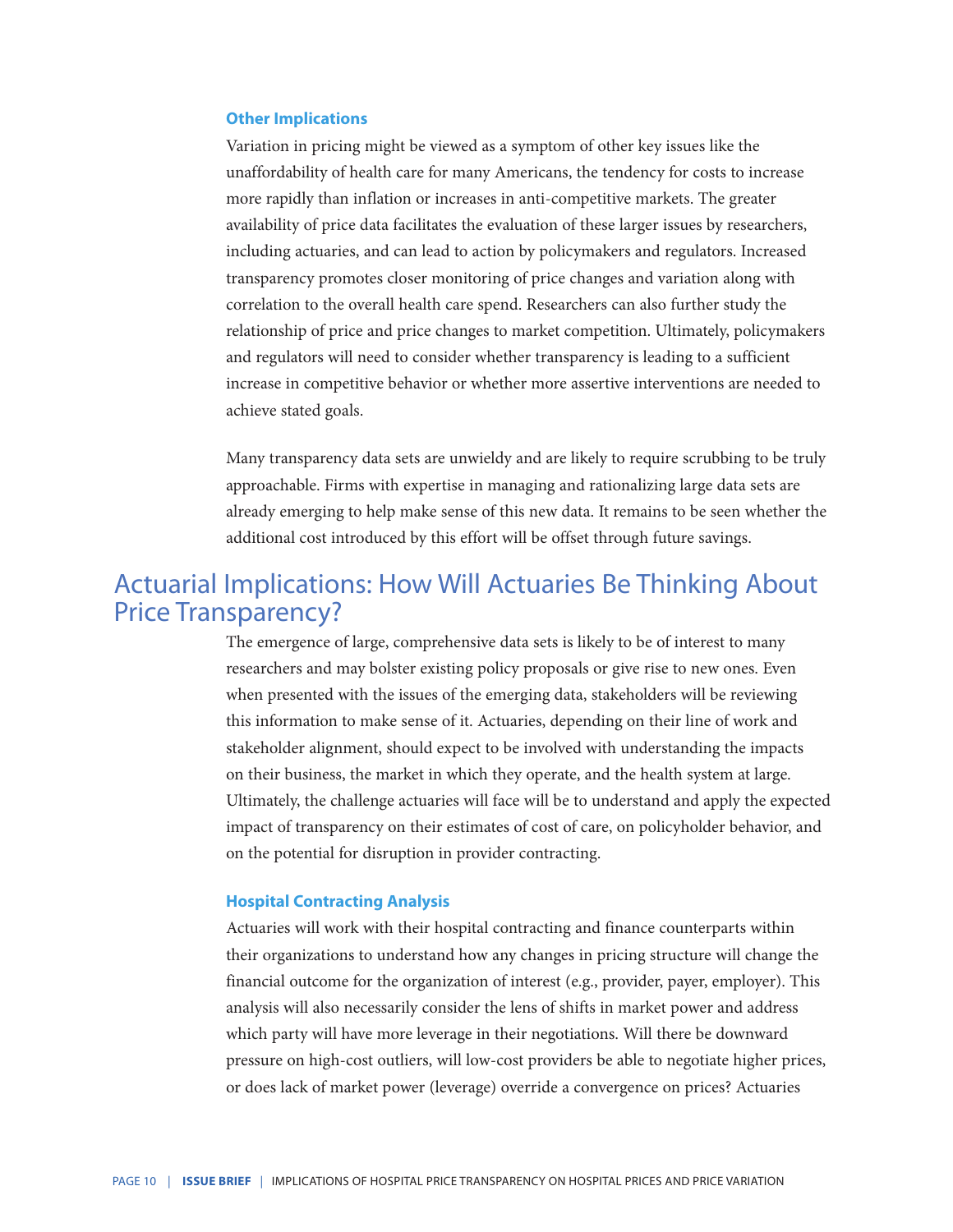would consider how hospital price transparency could impact network design including eligibility criteria for in-network status for broad versus narrow networks, and placement within a tiered network. Further, convergence on prices (in total and for shoppable services) does not indicate the potential impact to the consumer's OOP expense or their behavior. For example, consumers who are frequent utilizers of health care services and consistently reach their OOP maximum for their policy year may be indifferent to the hospital price for an upcoming service because their expected net financial impact is minimized. Actuaries are likely to be involved with the analytics and explanation of how hospital price transparency is impacting each stakeholder's financial impact.

#### **Premium Pricing and Hospital Contract Changes**

Premium pricing reflects the entire basket of health care goods and services covered by a health plan as well as how those goods and services are used by the plan enrollees. When developing premiums for a future period, actuaries are likely to reflect known and estimable contractual changes when calculating rates. The resulting impact on premiums from a change in unit price needs to considers 1) the utilization of the specific service by patients at the specific hospital within the payer's network portfolio, 2) the insurance design and how much the patient will be liable for in OOP expenses when utilizing the specific service, and 3) the offsetting costs and utilization driven by shifts in care stemming from transparency in pricing. As an example, a material unit price change for a given service may not be meaningful to the premium charged if it is low-utilized service, at a low-utilized provider, or in a plan with high member OOP cost-sharing requirements. Based on HCCI's 2019 Health Care Cost and Utilization Report,<sup>18</sup> inpatient and outpatient spend represents approximately 47% of all allowed commercial medical and drug spend. For each 1% reduction in inpatient and outpatient costs, allowed commercial medical and drug spend will decline by 0.47%. Other cost factors included in premiums (and cumulatively likely dilute these savings) include prescription drug rebates, administrative costs including those toward quality improvement expenses, taxes, and profits.

#### **Premium Pricing and Consumer Behavior Changes**

The consumer behavior outcomes from the initial implementation of the transparency rule are yet to be understood. Actuaries developing premiums are less likely to assume that greater price transparency will result in quantifiable consumer behavior changes, especially if transparency tools are not tied to other financial incentives. As stated previously, consumers are financially interested in their own OOP costs, but transparency alone may not affect those costs. In addition, financial factors are not the only factors when deciding to use a particular health care provider for a particular service. The OOP

18 *[2019 Health Care Cost and Utilization Report](https://healthcostinstitute.org/images/pdfs/HCCI_2019_Health_Care_Cost_and_Utilization_Report.pdf)*; Health Care Cost Institute; October 2021.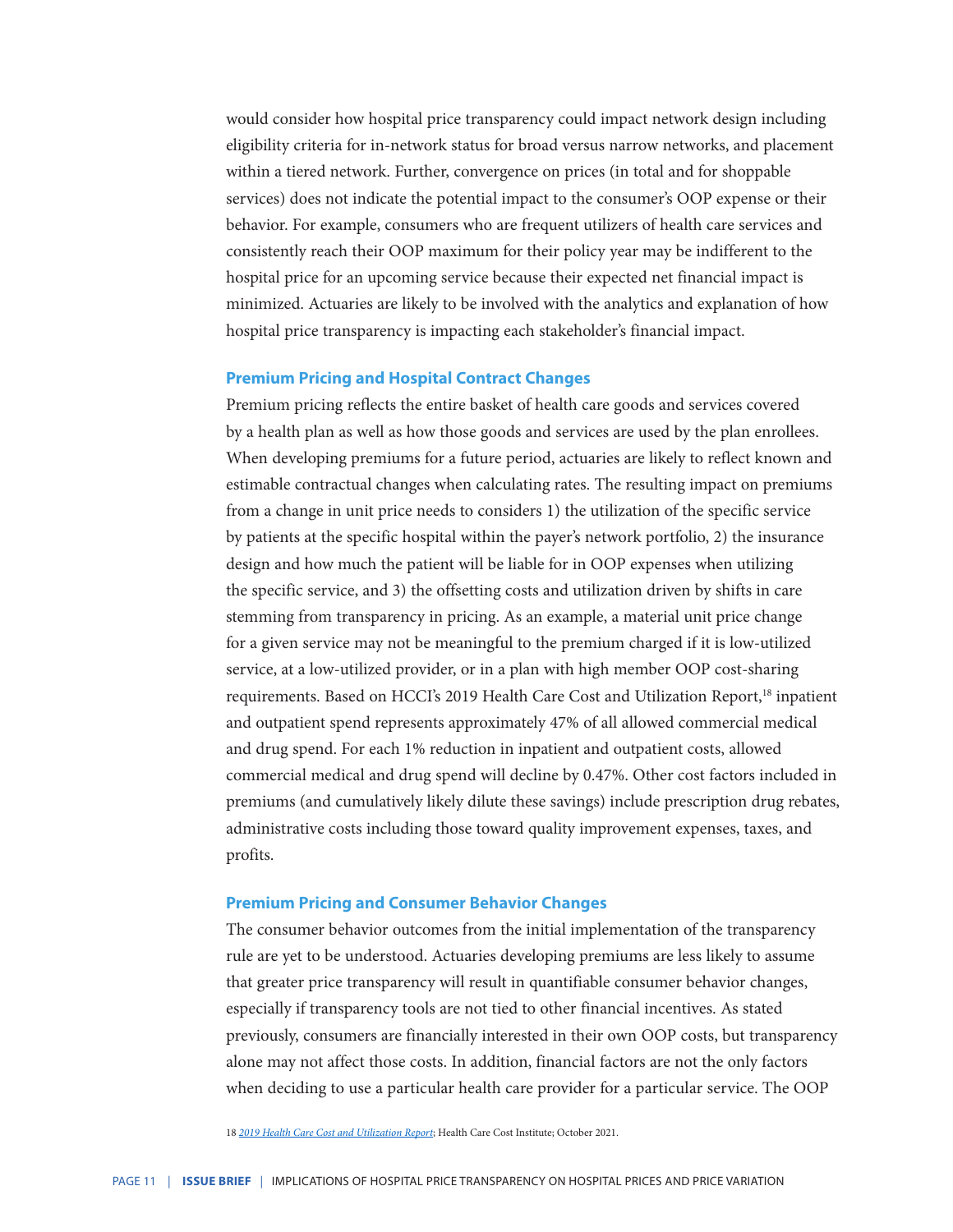estimator tools that may have a direct link to the patient's financial liability may be more impactful. Nevertheless, even when armed with the OOP cost estimator tools, consumers may consider other variables like relying on their health care providers for advice on which treatment path is the optimal one for them, personal preference for a given hospital system, influence of their insurer's network design, the distance from the hospital to home or other post-acute recovery location, and assurance of continuity of care. Actuaries involved in product design may consider how price transparency is factored into the product design like through narrowed networks or reference-based pricing, where both design elements can drive consumer behavior change to lower-cost settings.

#### **Self-Funded Market Analysis**

The availability of hospital price data will allow self-funded employers to see the variation in contracted prices for specific services at hospitals that their covered population utilizes. Actuaries who are involved with helping self-funded employers estimate the financial value of their provider network may need to provide context to what this emerging information means while also supporting the employer's ability to push for change. For example, a smaller self-insured employer might not have the ability to design its own network but rather can push on its third-party administrator (TPA) to explain how the TPA will address the variation in its contracted hospital prices when compared to peers and, possibly, in-network inclusion status or other design levers to make meaningful change for the TPA's self-insured accounts.

#### **Regulators**

Actuaries at the state and federal level are involved with balancing the needs of patients, health care providers, and payers. In early analysis of data available from the federal price transparency rule,<sup>19</sup> issues with the available data sets include lack of standardized use of the required file format and data definitions, both of which make comparing hospital prices difficult given the data limitations.

CMS enforces the federal rule pertaining to price transparency. While CMS has published guidance to hospitals on how to create the machine-readable files, CMS may need to consider further standardization of this information so that it can become useful in the way policymakers had originally intended. Actuaries involved with rate review would consider the assumptions made in the rate development that are specifically impacted by price transparency and document their assumptions in any required rate filing documents or actuarial memorandum. Rate reviewers may need additional analysis or

<sup>19</sup> ["Early results from federal price transparency rule show difficulty in estimating the cost of care"](https://www.healthsystemtracker.org/brief/early-results-from-federal-price-transparency-rule-show-difficultly-in-estimating-the-cost-of-care/); Peterson-KFF—Health System Tracker; April 9, 2021.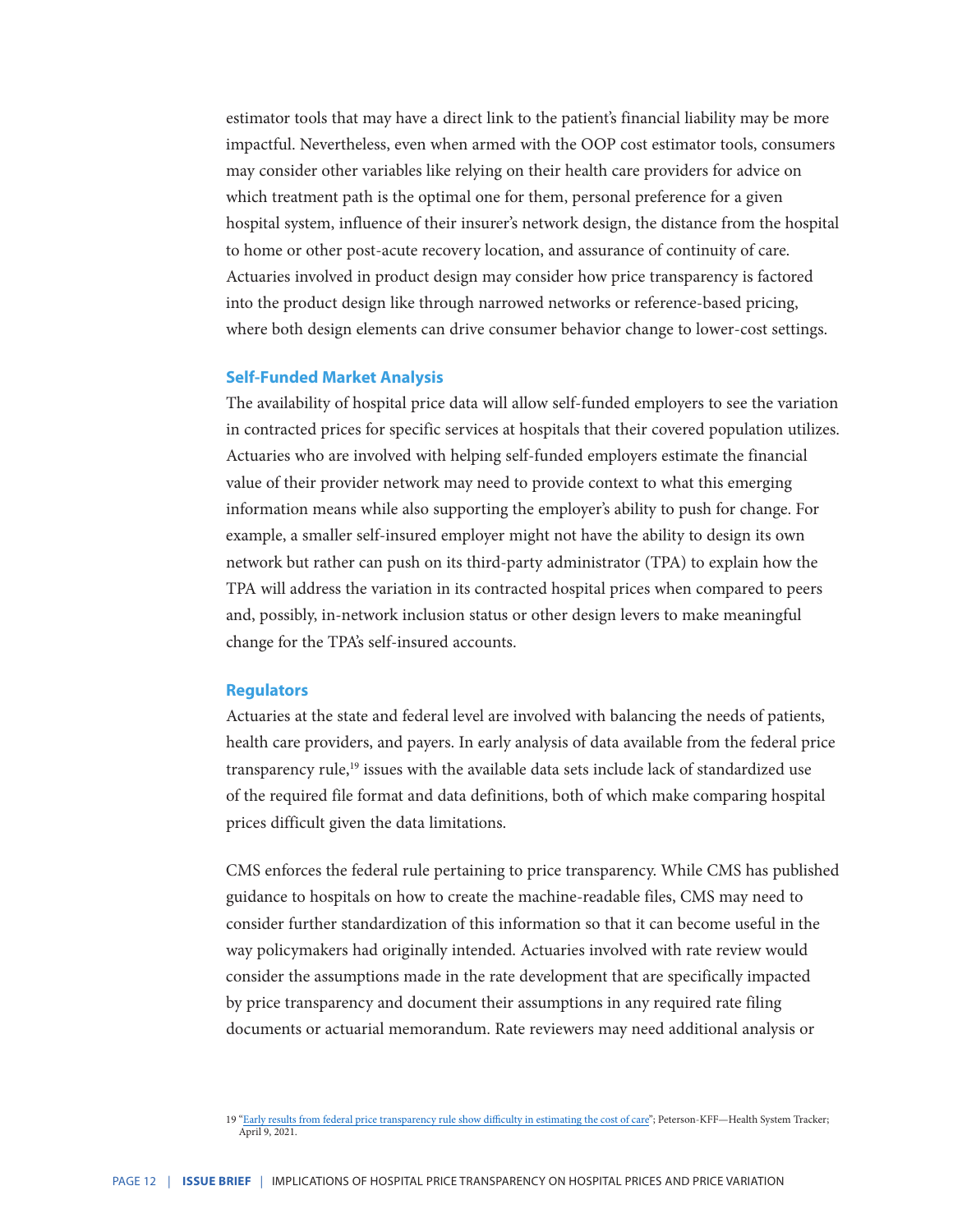detail to support the assumptions that impact the filed premium rates. Regulators are also involved with reviewing network adequacy and will carefully review the development of new narrow networks that are byproducts of the transparency rule.

Actuaries involved with state level health care cost growth targets (either total cost or hospital costs) might find value in the more robust set of price data that could become available with the rollout from the "Transparency in Coverage" rule whereby beginning in July 1, 2022, health plans would be required to provide machine readable files with "rates for all covered items and services between the plan or issuer and in-network providers" and "allowed amounts for, and billed charges from, out-of-network providers."20 Once widely available, CMS expects "researchers could better assess the cost-effectiveness of various treatments; state regulators could better review issuers' proposed rate increases; patient advocates could better help guide patients through care plans; employers could adopt incentives for consumers to choose more cost-effective care; and entrepreneurs could develop tools that help doctors better engage with patients."<sup>21</sup>

### Summary

Price transparency may be a necessary but not sufficient mechanism to lower hospital prices and health care spending. Prior research has already established that prices charged within commercial lines of business can vary dramatically across hospitals for particular services without being explained by differences in quality. The variations reflect many factors, including hospital cost allocation strategy with consideration for the mix of services provided, patient characteristics, and contracted payers. Even after controlling for these factors, hospitals with market power have higher prices. Policymakers are pursuing price transparency to increase competition, lower overall hospital prices, and lower the variation in prices. Whether those goals are achieved depends on whether (1) data are submitted in a form that is uniform, accurate, complete, and easily usable to make comparable observations; (2) payers use the data to develop hospital networks and negotiate hospital prices that focus on creating high-quality and cost-effective networks; and (3) consumers use the information to seek care at lower-cost and high-quality providers (with this last one also requiring consumer-friendly quality metrics). Even still, consumers might not have an incentive to seek lower-priced care unless their OOP costs are tied to prices (e.g., via coinsurance or reference pricing) and referring

<sup>20</sup> ["Health Plan Price Transparency Plans and Issuers"](https://www.cms.gov/healthplan-price-transparency/plans-and-issuers); Centers for Medicare & Medicaid.

<sup>21</sup> ["Health Plan Price Transparency Third Party Use"](https://www.cms.gov/healthplan-price-transparency/public-data); Centers for Medicare & Medicaid.